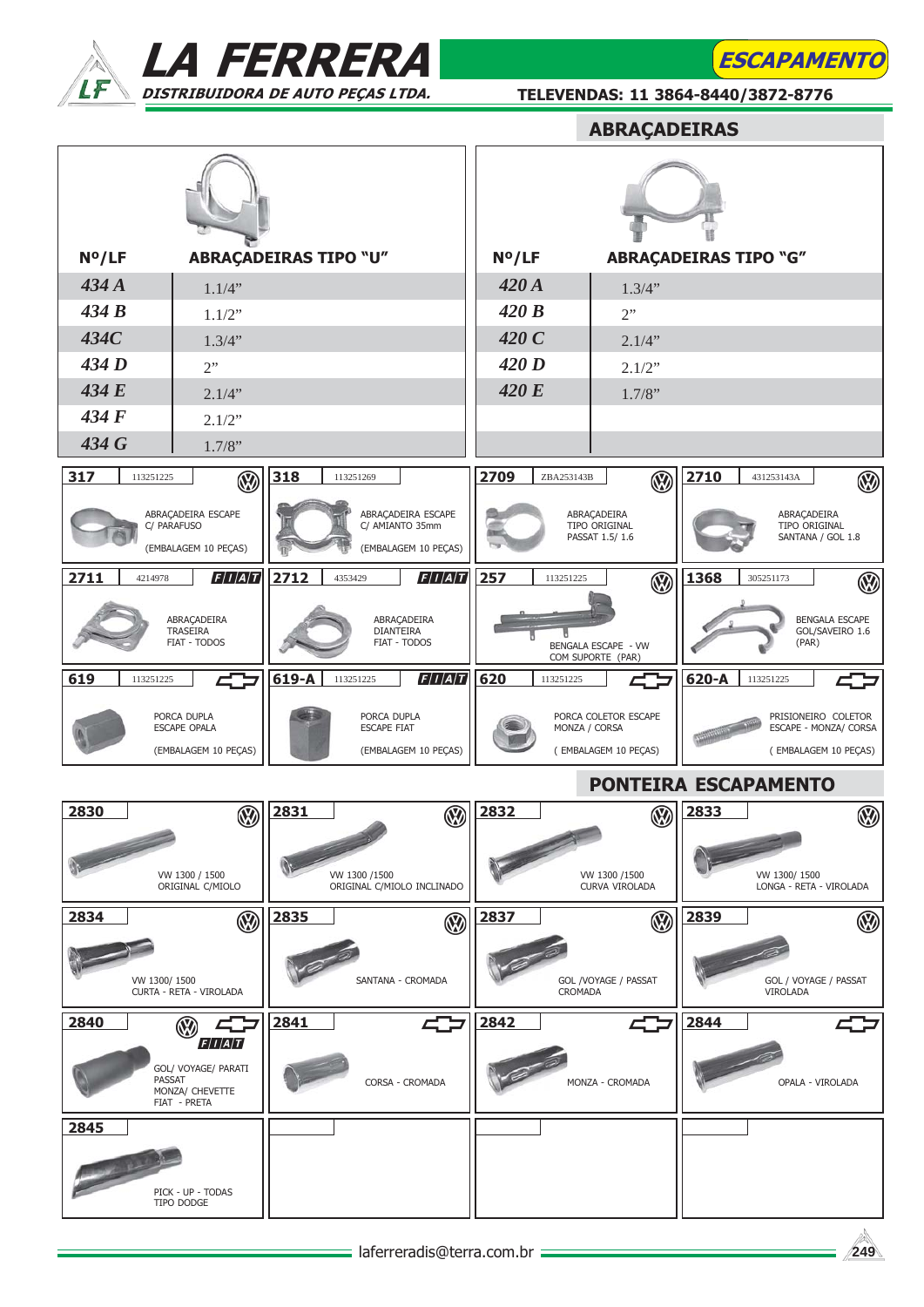





TELEVENDAS: 11 3864-8440/3872-8776

## ANEIS E GAXETAS PARA ESCAPAMENTO

ANEIS ESCAPAMENTO FERRO

| 2500           | CORSA/UNO/ELBA/TIPO/MONZA/VECTRA 8V       | 3873  | GOL/SANTANA/PARATI/VOYAGE/LOGUS 1.6/1.8/2.0<br>POINTER C/CATALIZADOR 91/                          |  |  |  |  |
|----------------|-------------------------------------------|-------|---------------------------------------------------------------------------------------------------|--|--|--|--|
| 2501           | <b>OPALA/ CARAVAN - 6cc</b>               | 3874  | VW GOL Mi 91/ (SAIDA CATALIZADOR TRAS.)                                                           |  |  |  |  |
| 2502           | OPALA/ CARAVAN - 4cc/ CORCEL              | 3875  | OMEGA TODOS                                                                                       |  |  |  |  |
| 2503           | CHEVETTE/MARAJÓ/CHEVY 500                 | 3876  | VECTRA 16V                                                                                        |  |  |  |  |
| 2504           | ESCORT/VERONA/DEL REY CHT/CHEVETTE 1.6    | 3877  | S10/BLAZER                                                                                        |  |  |  |  |
| 2505           | AP 1800 - PST/SANT/VOY/PAR/ESC/GOL/VERONA | 3878  | FIESTA 1.0/1.3/1.4 16V                                                                            |  |  |  |  |
| 2506           | AP 2000 -SANTANA/QUANTUM/VERSALLES        | 3879  | KIA - BESTA TODOS                                                                                 |  |  |  |  |
| 2507           | <b>GOL 1000</b>                           |       |                                                                                                   |  |  |  |  |
| <b>GAXETAS</b> |                                           | 2500A | MILLE/PRÊMIO/FIORINO/ELBA - MOTOR FIRE<br>CORSA 8/19V/KADETT/TIGRA/VECTRA 8V<br>MONZA/CELTA/ASTRA |  |  |  |  |
|                |                                           | 2501A | CARAVAN/OPALA/SILVERADO 6cc<br>A-14/A-60/A-70/C-10/C-20<br>$D-13/D-40/D-20$ MAXION                |  |  |  |  |
|                |                                           | 3873A | PARATI/GOL/SAVEIRO/SANTANA MOTOR Mi 97/<br>CHEVETTE 1.4/1.6<br>ESCORT 1.0/1.6/1.8/2.0             |  |  |  |  |
|                |                                           | 3876A | VECTRA/ASTRA 16V 2.0 TODOS / OMEGA 3.0                                                            |  |  |  |  |

|      | <b>GAXETAS C/MALHA DE AÇO</b>                     |              |                                                                    |  |  |  |
|------|---------------------------------------------------|--------------|--------------------------------------------------------------------|--|--|--|
|      |                                                   |              |                                                                    |  |  |  |
| 6565 | CORSA 8/16V/VECTRA 8V<br>KADETT/MONZA/CELTA TODOS | 6574         | <b>GOL AE/AP / SANTANA TODOS</b>                                   |  |  |  |
|      | MOTOR FIRE/MILLE/FIORINO/PREMIO/ELBA TDS.         | 6575         | <b>GOL MOTOR AE/BX/1000</b><br>GOLF 94/98/CORDOBA 95/99 INCA TODOS |  |  |  |
| 6566 | VECTRA / ASTRA 16V 2.0/2.2 TODOS                  |              | GOL AT 16V / POLO / LOGUS / POINTER / SAVEIRO                      |  |  |  |
| 6567 | CORSA NOVO 8V / CELTA TODOS                       | 6576         | <b>IBIZA / CORDOBA</b>                                             |  |  |  |
| 6568 | CHEVETTE/CHEVY 500/MARAJO TODOS                   | 6577         | GOL 16V TRAS. Mi / PARATI / SAVEIRO TODOS                          |  |  |  |
| 6569 | D-20 / 6357 PERKINS / OMEGA TODOS                 | 6578         | SANTANA 2000/Cfi/QUANTUN/IBIZA/CORDOBA                             |  |  |  |
|      | OPALA/CARAVAN/C-10/C-20 6Cils.                    |              | VERSAILLES/ROYALE 1.8/2.0 TODOS                                    |  |  |  |
| 6570 | D-20 MAXION / SILVERADO                           | 6579         | GOL AE/BX / ESCORT CHT/AP AUTOLATINA TDS.                          |  |  |  |
| 6571 | OPALA/CARAVAN/SILVERADO C-10/C-20 6Cils.          | 6580         | ESCORT CHT ATÉ 86/VERONA 89/91 S/CATALIZADOR                       |  |  |  |
| 6572 | BLAZER / S-10 4/6Cils. TODOS                      | <b>6580A</b> | ESCORT/FIESTA MOTOR ZETEC/MONDEO TODOS                             |  |  |  |
| 6573 | UNO MILLE/FIORINO/PREMIO/ELBA TDS.                |              |                                                                    |  |  |  |
|      |                                                   |              |                                                                    |  |  |  |

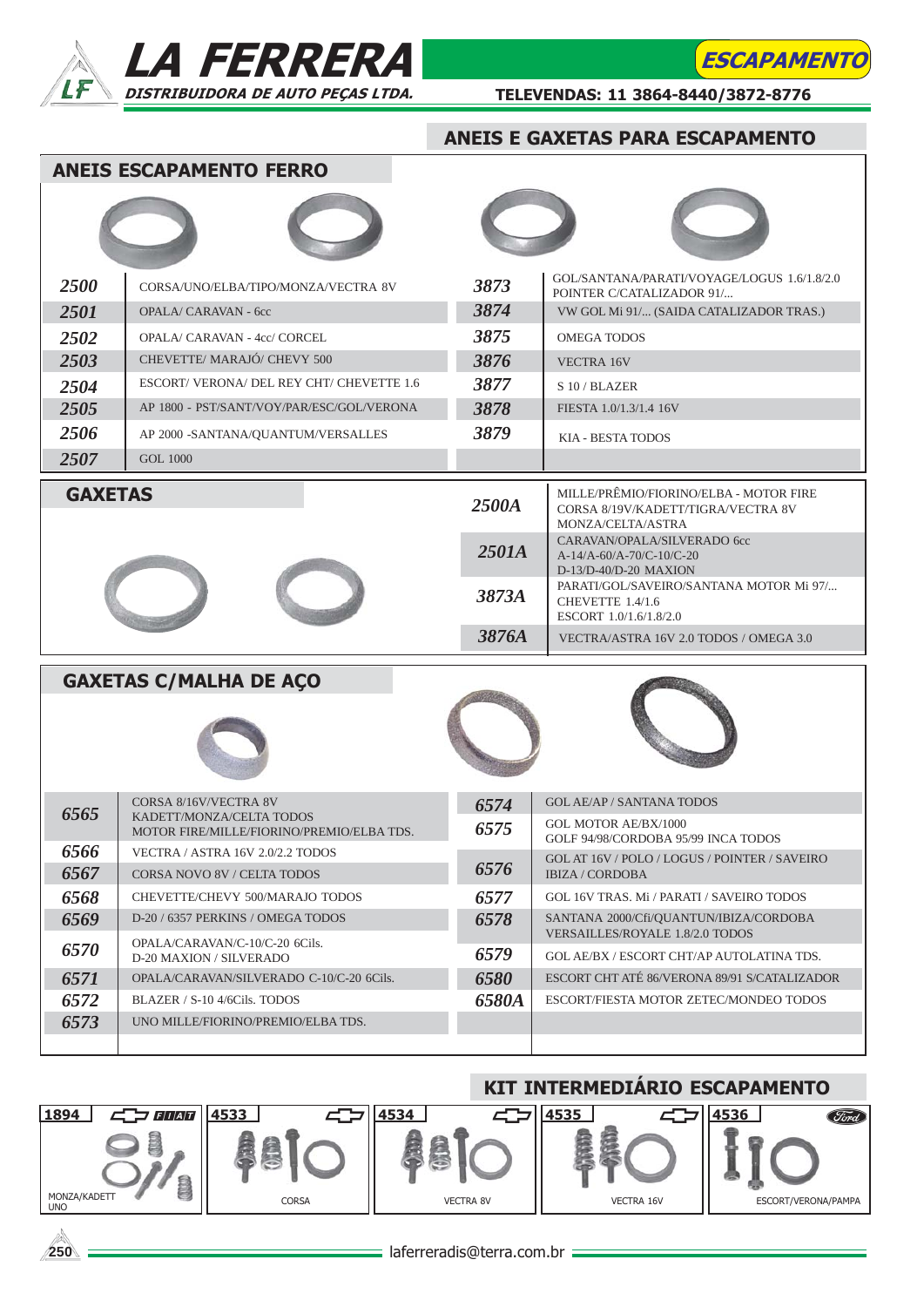|        | <i>LA FERRERA</i>                                                      |                      |                       |                                                                |                                          |                                                                             |                               | <b>COXINS ESCAPAMENTO</b>                                |         | <b>ESCAPAMENTO</b>                      |                                                  |
|--------|------------------------------------------------------------------------|----------------------|-----------------------|----------------------------------------------------------------|------------------------------------------|-----------------------------------------------------------------------------|-------------------------------|----------------------------------------------------------|---------|-----------------------------------------|--------------------------------------------------|
|        | DISTRIBUIDORA DE AUTO PEÇAS LTDA.                                      |                      |                       |                                                                |                                          |                                                                             |                               |                                                          |         | TELEVENDAS: 11 3864-8440/3872-8776      |                                                  |
| 044    | 211253532                                                              | $\mathbb{R}$         | 464                   | 823253147A                                                     | $\circledR$                              | 1572                                                                        | 30725314732                   | $\circledR$                                              | 1573    | 3052531473                              | $\circledR$                                      |
|        | COXIM ESCAPE<br>KOMBI - DIESEL                                         |                      |                       | PARATI                                                         | BUCHA ESCAPAMENTO<br>PASSAT/ GOL/ VOYAGE |                                                                             |                               | <b>BUCHA ESCAPAMENTO</b><br>SANTANA /LOGUS/ GOL          |         | <b>GOL</b>                              | COXIM ESCAPAMENTO                                |
| 1299   | 861253147                                                              | $\circledR$          | 3863                  |                                                                | $\circledR$                              | 3864                                                                        |                               | $\circledR$                                              | 3865    |                                         | $\circledR$                                      |
|        | ANEL TRASEIRO<br><b>ESCAPAMENTO</b><br>SANTANA                         |                      |                       | <b>GOLF</b>                                                    | COXIM ESCAPE TRASEIRO                    |                                                                             | COXIM ESCAPE<br>INTERMEDIARIO | GOL - GERAÇÃO III                                        |         |                                         | COXIM ESCAPE TRAS.<br>GOL - GERAÇÃO III          |
| 3864-A | 6JO.253.144                                                            | $\circledR$          | 465                   | 2886700                                                        |                                          | 471                                                                         | 09275484                      |                                                          | 102     | 901365549                               |                                                  |
|        | COXIM SILNCIOSO<br>POLO / FOX 02/<br>1.0 16V / 1.6/2.0 8V              |                      |                       |                                                                | ANEL ESCAPAMENTO<br>OPALA/ CHEVETTE      |                                                                             |                               | BUCHA SILENCIOSO<br>OPALA/ CHEVETTE                      |         | MONZA ATÉ 90                            | COXIM TRAS. ESCAPE                               |
| 103    | 90108055                                                               |                      | 1300                  | 90128124                                                       |                                          | 1574                                                                        | 90467447                      |                                                          | 1575    | 90352773                                |                                                  |
|        | COXIM DIANT. ESCAPE<br>MONZA ATÉ 90                                    |                      |                       |                                                                | COXIM TRAS. ESCAPE<br>MONZA / KADETT 90  |                                                                             |                               | COXIM ESCAPAMENTO<br>CORSA / PICK - UP                   |         | ÔMEGA/ VECTRA<br>$S - 10$               | COXIM ESCAPAMENTO                                |
| 1576   | 90118409                                                               |                      | 2854                  | 93228110                                                       | 47                                       | 2855                                                                        | 90468669                      | 47                                                       | 2856    |                                         |                                                  |
|        | COXIM TRASEIRA<br><b>ESCAPAMENTO</b><br>VECTRA/ÔMEGA/SUPREMA<br>$S-10$ |                      |                       | TRASEIRO<br><b>CORSA</b>                                       | COXIM ESCAPAMENTO                        |                                                                             | TRASEIRO<br><b>VECTRA 96/</b> | COXIM ESCAPAMENTO                                        |         | $S - 10$ 6cc                            | COXIM ESCAPAMENTO                                |
| 078    | 69485                                                                  | (Ford)               | 079                   | <b>B1M5A238A</b>                                               | <b>Ford</b>                              | 080                                                                         | 81AB5A262                     | <b>Ford</b>                                              | 2860    | 93AB5A262BA                             | (Ford)                                           |
|        | COXIM GRANDE ESCAPE<br><b>CORCEL</b>                                   |                      |                       | <b>CORCEL</b>                                                  | COXIM PEQUENO ESCAPE                     |                                                                             | <b>ESCORT</b>                 | COXIM TRASEIRO ESCAPE                                    |         | COXIM ESCAPE<br><b>FIESTA</b>           |                                                  |
| 081    | 77FB5A262BD                                                            | (Ford)               | 3866                  |                                                                | Ford                                     | 2861                                                                        |                               | (Ford)                                                   | 2861-A  | 98AB5A262AE                             | <i>Ford</i>                                      |
|        | COXIM ESCAPE<br><b>ESCORT</b>                                          |                      |                       | MONDEO                                                         | COXIM ESCAPE                             |                                                                             | FORD KA / COURIER             | COXIM TRASEIRO ESCAPE                                    |         | <b>SILENCIOSO</b><br><b>FOCUS TODOS</b> | COXIM TRASEIRO                                   |
| 157    | 4373254                                                                | F/I/A/T              | 158                   | 4296059                                                        | F/I/A/T                                  | 1296                                                                        | 4387294                       | F/I/A/T                                                  | 1297    | 7508963                                 | F/I/A/T                                          |
|        | COXIM DIANTEIRO<br><b>ESCAPE</b><br><b>FIAT</b>                        |                      |                       | <b>ESCAPE</b><br><b>FIAT</b>                                   | COXIM TRASEIRO                           |                                                                             | <b>ESCAPE</b><br><b>FIAT</b>  | COXIM DIANTEIRO                                          |         |                                         | COXIM TRASEIRO ESCAPE<br>UNO / PRÊMIO / ELBA     |
| 1298   | 5987764                                                                | F/I/A/T              | 1577                  | 5983746A                                                       | F/I/A/T                                  | 1578                                                                        |                               | F/I/A/T                                                  | 2864    |                                         | F/I/A/T                                          |
|        | COXIM INTERMEDIÁRIO<br><b>ESCAPE</b><br>UNO / PRÊMIO / ELBA            |                      |                       |                                                                | COXIM ESCAPE<br>TEMPRA/TIPO/UNO          |                                                                             | <b>TIPO</b>                   | COXIM TRASEIRO ESCAPE                                    |         | <b>TIPO</b>                             | COXIM CENTRAL ESCAPE                             |
| 2865   | 4373254                                                                | F/I/A/T              | 2866                  | 4296059                                                        | F/I/A/T                                  | 2867                                                                        | 4387294                       | F/I/A/T                                                  | 3867    |                                         | F/I/A/T                                          |
|        | COXIM CENTRAL ESCAPE<br>PALIO                                          |                      |                       | PALIO                                                          | COXIM TRASEIRO ESCAPE                    |                                                                             | <b>ESCAPE</b>                 | COXIM TRASEIRO<br>PALIO WEEKEND                          |         | <b>FIORINO</b>                          | COXIM ESCAPE CENTRAL                             |
| 3868   | F/I/A/T                                                                | 1578-A<br>46.537.516 |                       | F/I/A/T                                                        | 2864-A<br>45.515.903                     | F/I/A/T                                                                     | 3867-A                        |                                                          | F/I/A/T | 3868-A                                  | F/I/A/T                                          |
|        | COXIM ESCAPE<br><b>TRASEIRO</b><br>PICK-UP STRADA                      |                      | COXIM<br><b>MAREA</b> | INTERMEDIÁRIO<br><b>SILENCIOSO</b><br>WEEKEND 99/<br>BRAVA 00/ |                                          | COXIM<br>INTERMEDIÁRIO<br><b>SILENCIOSO</b><br><b>UNO FIRE</b><br>DOBLO 01/ |                               | COXIM<br>INTERMEDIÁRIO<br><b>SILENCIOSO</b><br>STILO 01/ |         |                                         | COXIM TRASEIRO<br><b>SILENCIOSO</b><br>STILO 01/ |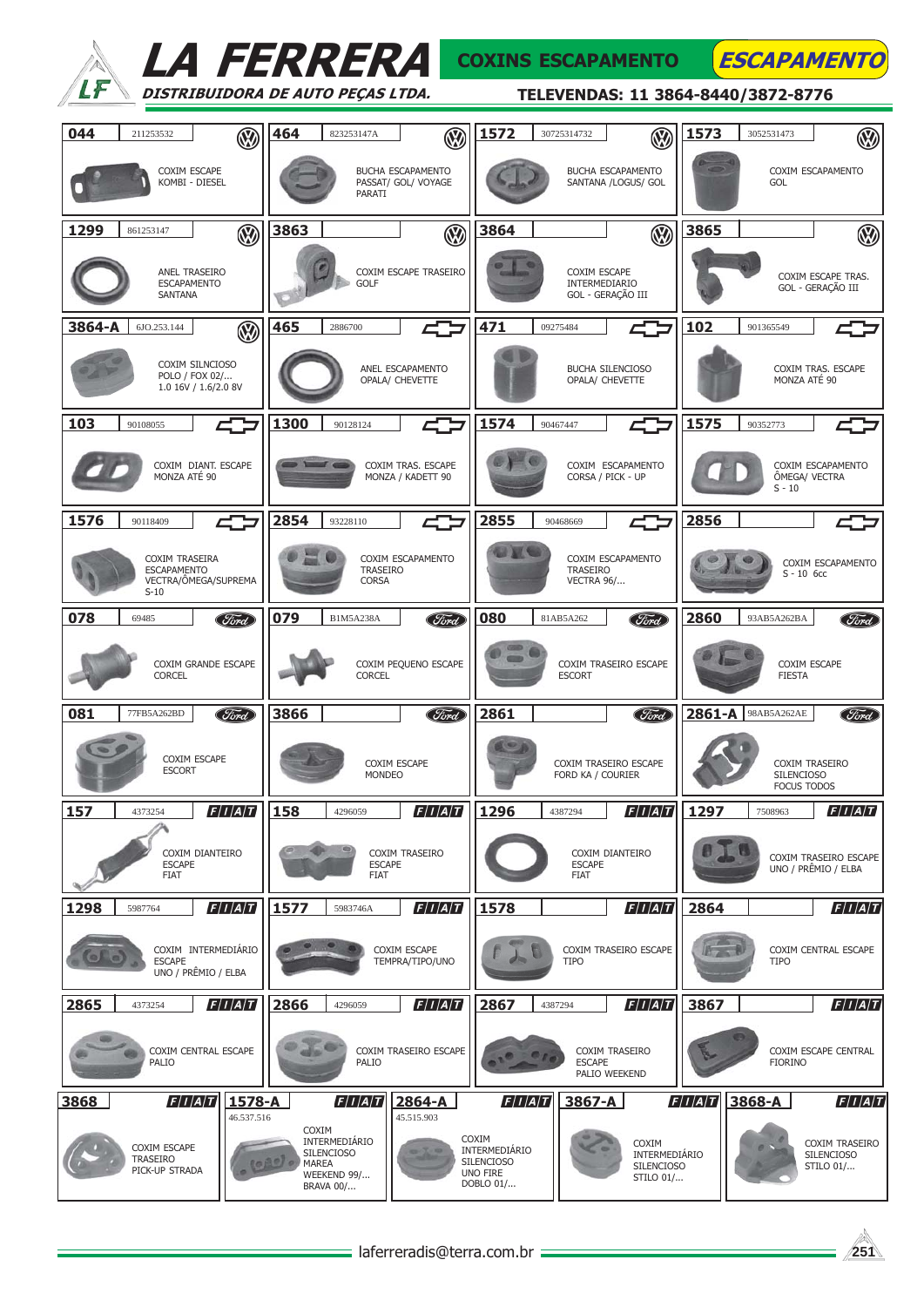

LA FERRERA COXIM/JUNTA ESCAPAMENTO ESCAPAMENTO DISTRIBUIDORA DE AUTO PEÇAS LTDA.

TELEVENDAS: 11 3864-8440/3872-8776

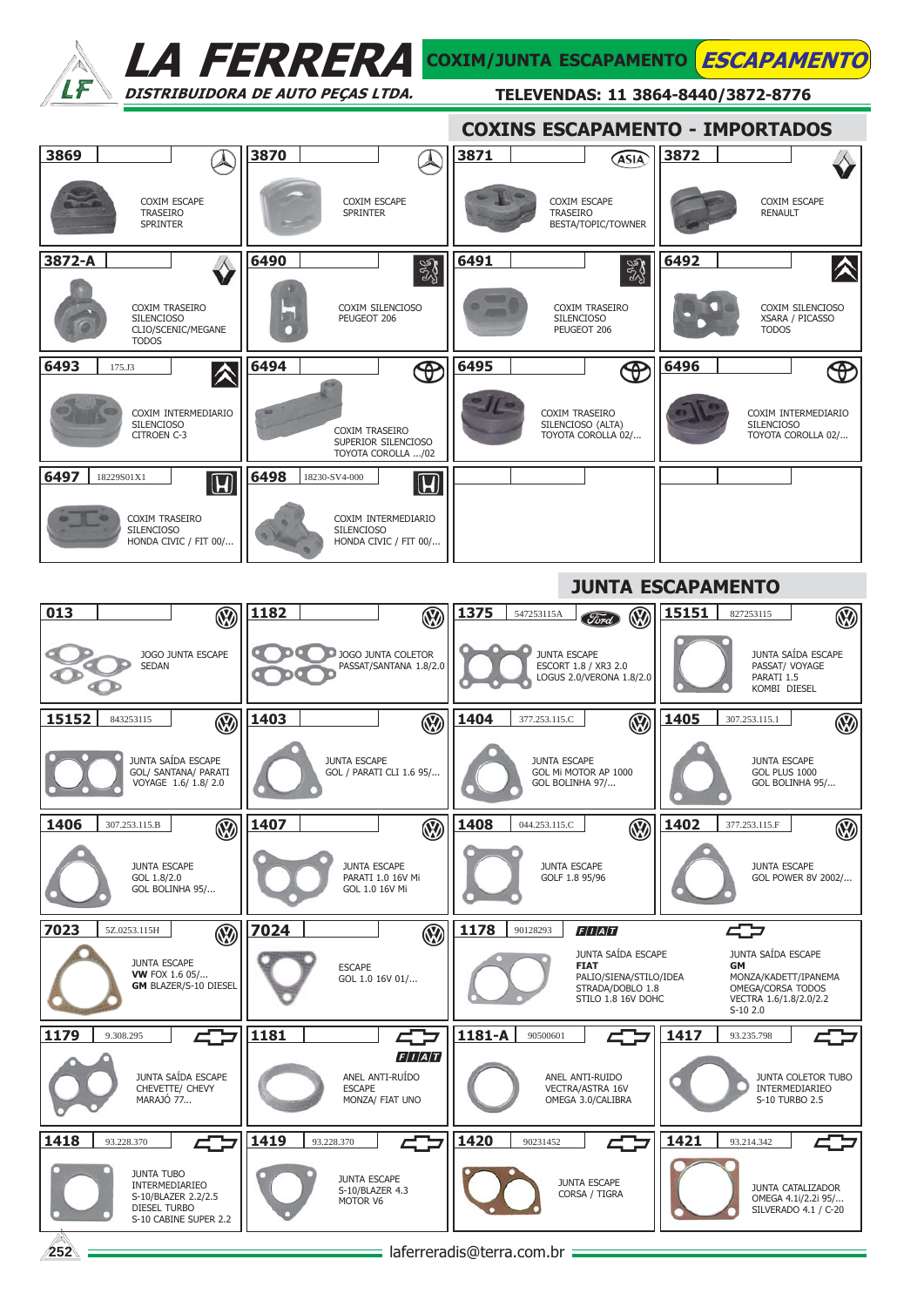|                                                                            | <i>LA FERRERA</i>                                                                           | <b>JUNTA ESCAPAMENTO</b>                                                                      | <b>ESCAPAMENTO</b>                                                                             |
|----------------------------------------------------------------------------|---------------------------------------------------------------------------------------------|-----------------------------------------------------------------------------------------------|------------------------------------------------------------------------------------------------|
|                                                                            | DISTRIBUIDORA DE AUTO PEÇAS LTDA.                                                           | TELEVENDAS: 11 3864-8440/3872-8776                                                            |                                                                                                |
| 1177<br>86AV9451-AA<br><b>Ford</b>                                         | 1374<br>Ford<br>547253115                                                                   | 15153<br>Ford<br><b>BOM 9451-A</b>                                                            | 1413<br>Ford                                                                                   |
| JUNTA SAÍDA ESCAPE<br>ESCORT 1.6/ BELINA<br><b>SCALA</b><br>MOTOR CHT      | JUNTA SAÍDA ESCAPE<br><b>ESCORT</b>                                                         | JUNTA SAÍDA ESCAPE<br>CORCEL II / DEL REY                                                     | JUNTA ESCAPE<br><b>FIESTA</b>                                                                  |
| 1422<br><b>Ford</b>                                                        | 1423<br>Ford                                                                                | 1424<br><b>Ford</b><br>XS 619451/DC                                                           | 1425<br>N91AB 9451/MA<br>Ford                                                                  |
| JUNTA SAÍDA ESCAPE<br><b>FIESTA 96/</b>                                    | JUNTA SAÍDA ESCAPE<br><b>ESCORT/FIESTA</b><br>MOTOR ZETEC                                   | JUNTA SAÍDA ESCAPE<br>KA/FIESTA/ECOSPORT ZETEC ROCAM 1.0<br>SUPERCHARGE/ZETEC ROCAM 1.6 99/03 | JUNTA SAÍDA ESCAPE<br>FIESTA/COURIER 99                                                        |
| 1426<br><b>Ford</b>                                                        | 7025<br><b>Ford</b>                                                                         | F/I/A/T<br>1180                                                                               | 15154<br>4.296.199<br>F/I/A/T                                                                  |
| JUNTA SAÍDA ESCAPE<br>F-1000/4000                                          | <b>ESCAPE</b><br>MONDEO/FOCUS<br><b>FUSION/FIESTA</b><br>ECOSPORT 2.0 16V<br><b>DURATEC</b> | JUNTA SAÍDA ESCAPE<br>FIAT UNO/ PRÊMIO<br>1.5 e 1.6 - ARGENTINO                               | JUNTA SAÍDA ESCAPE<br>FIAT 1050/UNO MILLE<br>PRÊMIO/ELBA 1.3/1.5<br>PALIO TODOS                |
| F/I/A/T<br>1409<br>21030120302001                                          | F/I/A/T<br>1410<br>82.460.789                                                               | 1411 <br>F/I/A/T                                                                              | F/I/A/T<br>1412                                                                                |
| JUNTA SAÍDA ESCAPE<br>UNO/ PRÊMIO/FIORINO<br>1.5/1.6<br>TIPO 1.6 IMPORTADO | JUNTA CANO ESCAPE<br>TEMPRA 2.0 / TIPO 2.0                                                  | <b>JUNTA ESCAPE</b><br>PALIO 1.0 / 1.5                                                        | <b>JUNTA ESCAPE</b><br>PALIO/STRADA<br>SIENA 16V                                               |
| F/I/A/T<br>1415<br>46.465.291                                              | 1416<br>F/I/A/T                                                                             | 1411A<br>F/I/A/T                                                                              | 7022<br>F/I/A/T                                                                                |
| JUNTA CANO ESCAPE<br>UNO/PALIO FIRE 8V                                     | <b>JUNTA ESCAPE</b><br>MAREA 1.8 2003                                                       | <b>JUNTA ESCAPE</b><br>SIENA/PALIO                                                            | <b>JUNTA ESCAPE</b><br><b>DOBLO</b>                                                            |
| 7049                                                                       | 1401<br>$\boxed{\textbf{H}}$                                                                | 7075                                                                                          | 7076                                                                                           |
| <b>ESCAPE</b><br>PALIO/SIENA/BRAVA/MAREA 16V                               | <b>JUNTA COLETOR</b><br><b>ESCAPE</b><br>CIVIC 16V 87/02                                    | <b>JUNTA ESCAPE</b><br>CLIO 1.0 8V                                                            | <b>JUNTA ESCAPE</b><br>CLIO 1.0 16V                                                            |
| 7077<br>♦                                                                  | 7027<br>認入                                                                                  | 7027A<br>$\mathbb{S}^3$                                                                       | 7028                                                                                           |
| <b>JUNTA ESCAPE</b><br>CLIO/SCENIC 1.6 16V                                 | <b>ESCAPE</b><br>PEUGEOT - 106/205/306/PARTNER<br>CITROEN - AX 96/97 2X 94/ BERLINGO        | <b>ESCAPE</b><br>206/306 1.6 8V<br>106205/306/405 1.3/1.4                                     | <b>ESCAPE</b><br>PEUGEOT - 306 93/ 405/406 1.8/2.0 8V 92/<br>CITROEN - XANTIA/XSARA 1.8/2.0 8V |
| 7029<br>♦                                                                  | 7054<br>∛<br> ∧                                                                             | 7056                                                                                          |                                                                                                |
| <b>ESCAPE</b><br>MEGANE 1.6/2.0 16V                                        | PEUGEOT 306/405/406 1.8/2.0 8V<br>CITROEN XSARA 1.8/2.0 8V                                  | ESCAPE - CLIO/CLIO II<br>MEGANE/SCENIC/LAGUNA<br>KANGOO 1.4/1.6 16V                           |                                                                                                |
|                                                                            |                                                                                             |                                                                                               | <b>JUNTA CATALIZADOR</b>                                                                       |
| 1370<br>025251509<br>W<br><b>Ford</b>                                      | 1372<br>52.257.553                                                                          | F/I/A/T<br>1373 73502844 / 90.231.063                                                         | F/I/A/T<br>1371<br>7718914                                                                     |
| JUNTA CATALIZADOR<br>VW / FORD                                             | <b>JUNTA CATALIZADOR</b><br>LINHA GM                                                        | <b>JUNTA CATALIZADOR</b><br>FIAT - IDEA/DOBLO<br>GM - ÔMEGA 2.0/2.2/3.0<br>VECTRA 94 a 96     | JUNTA CATALIZADOR<br>LINHA FIAT                                                                |
| F/I/A/T<br>1371-A<br>7526676                                               | F/I/A/T<br>1414<br>46.413.166                                                               | 7073<br>Ford                                                                                  | 7074<br>170.925<br>認入                                                                          |
| JUNTA CATALIZADOR<br>TEMPRA 16V - TURBO                                    | JUNTA CATALIZADOR<br>PALIO                                                                  | JUNTA CATALIZADOR<br>COURIER/FIESTA<br>VERTICAL                                               | <b>JUNTA CATALIZADOR</b><br>PEUGEOT/CITROEN                                                    |
|                                                                            | laferreradis@terra.com.br                                                                   |                                                                                               | 253                                                                                            |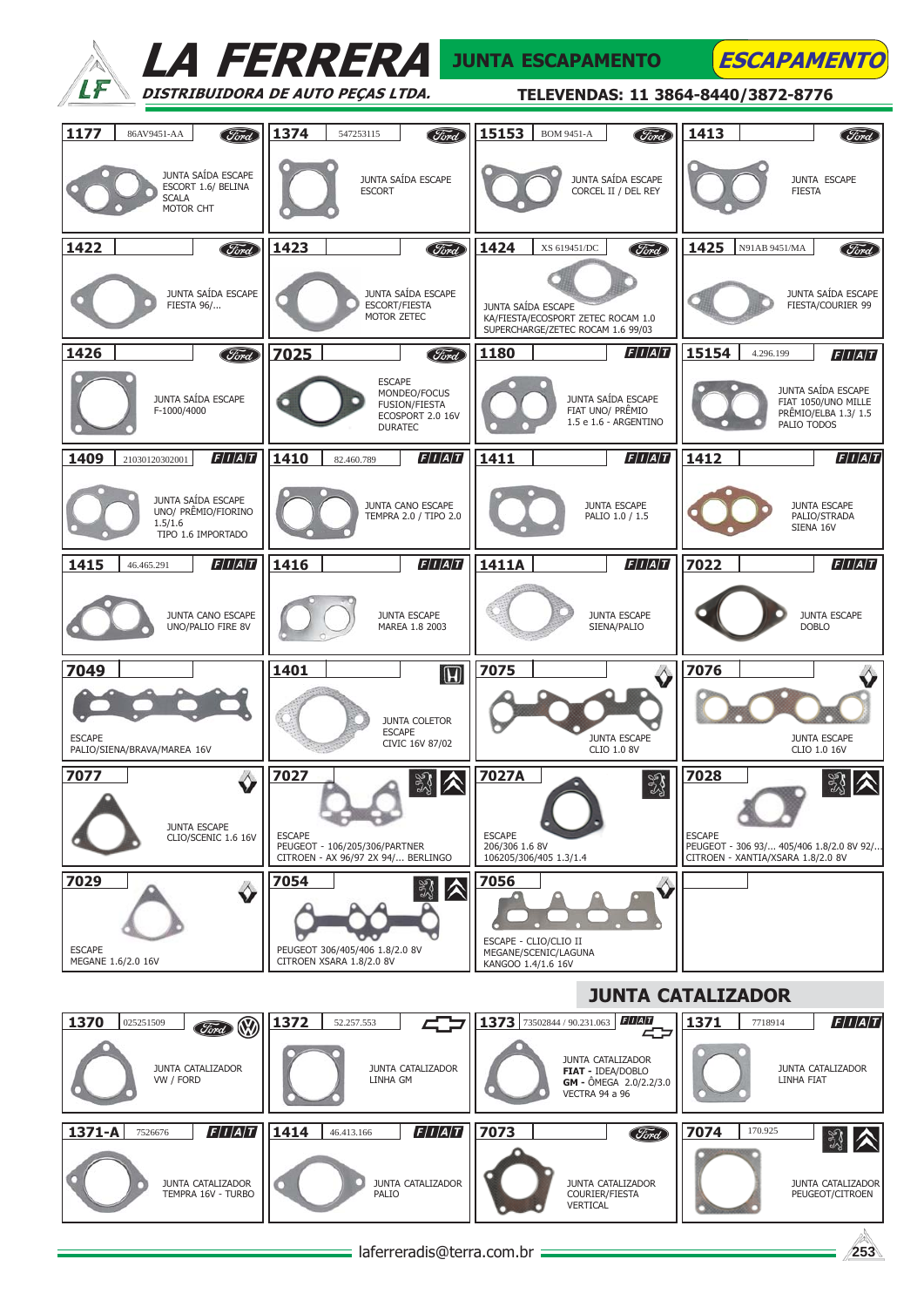

LA FERRERA DISTRIBUIDORA DE AUTO PEÇAS LTDA.

## JUNTA ESCAPAMENTO

TELEVENDAS: 11 3864-8440/3872-8776

**ESCAPAMENTO**